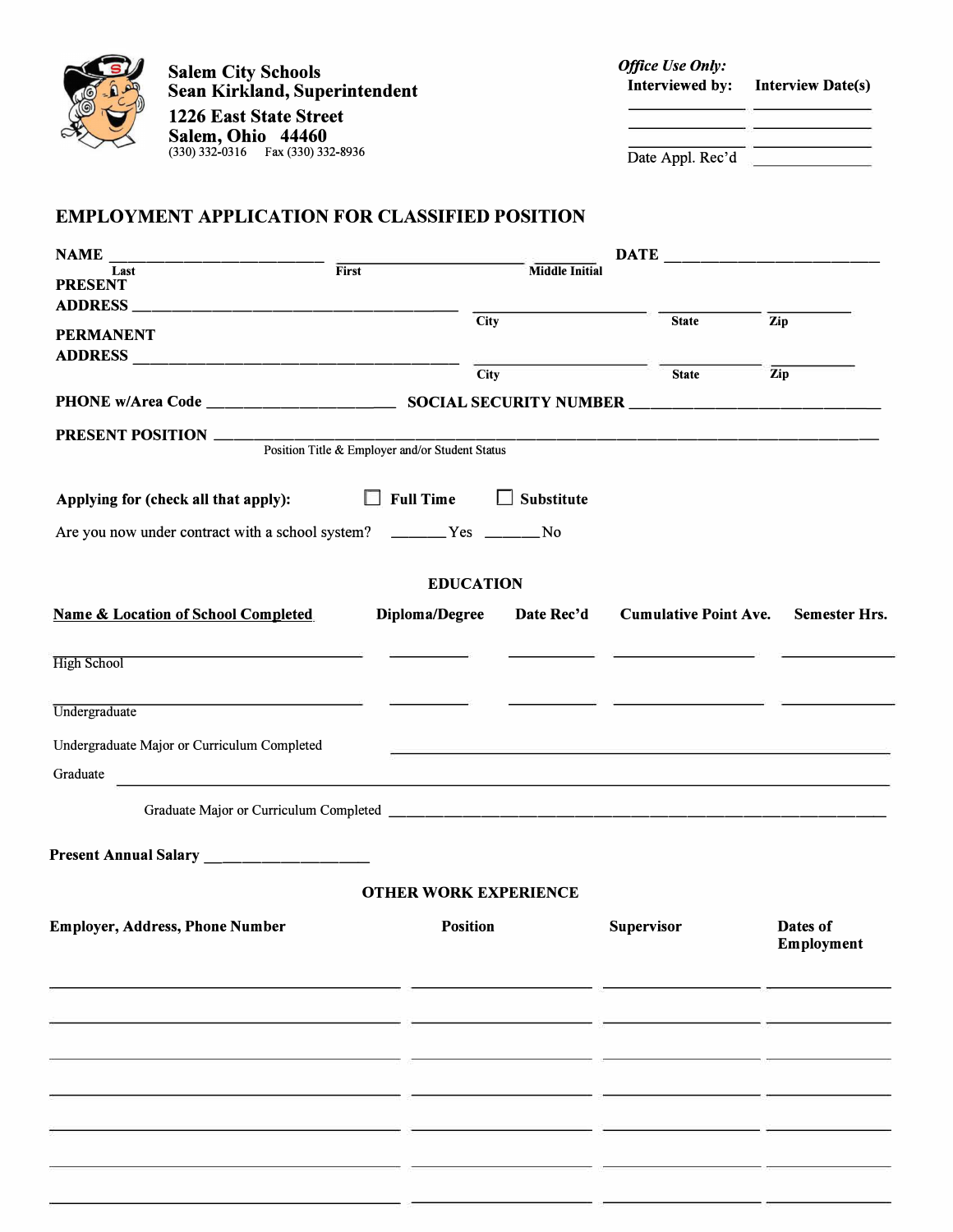## **REFERENCES & CREDENTIALS**

List at least three references. At least two should be professional references. If an experienced teacher, include superintendents, principals, and supervisors with whom you have taught. At least one should be a personal reference, not including relatives.

| <b>NAME</b>                                                                                                           | <b>ADDRESS</b> | <b>PHONE</b><br>w/Area Code | <b>POSITION TITLE</b><br>OR INDICATE<br>"PERSONAL" |
|-----------------------------------------------------------------------------------------------------------------------|----------------|-----------------------------|----------------------------------------------------|
| 1.                                                                                                                    |                |                             |                                                    |
| 2.<br><u> 1980 - Andrea Andrew Maria (h. 1980).</u>                                                                   |                |                             |                                                    |
| 3.<br>the contract of the contract of the contract of the contract of the contract of the contract of the contract of |                |                             |                                                    |
| 4.                                                                                                                    |                |                             |                                                    |

Are you registered with a career placement office? \_\_\_\_Yes \_\_\_\_No. If yes, you must have a signed waiver at your placement office in order for us to obtain your credentials. If the credentials are filed under a name other than the one on the application, please give us that name.

I certify that answers given herein are true and complete to the best of my knowledge. I authorize investigation of all statements contained in this application for employment as may be necessary in arriving at an employment decision. In the event of employment, I understand that false or misleading information given in my application or interviews may result in discharge. I also understand that I am required to abide by all policies, rules, and regulations of the Board of Education and administration.

I hereby attest that I am not prevented from lawfully becoming employed in this country because ofVisa or Immigration status. Proof of citizenship or immigration status will be required upon employment.

I understand that, if selected for a position, favorable criminal records investigation and fingerprinting are required. I also understand that the cost ofthese procedures is my responsibility. In addition, ifl have not resided in Ohio for at least five years, I will be required to pay an additional fee for an FBI records check unless proof of such investigation is presented when application is submitted.

**Signature of Applicant (REQUIRED) Please type if online Date** 

## AN**Y** PE**R**SON **W**HO **K**NO**W**IN**G**L**Y M**A**K**ES A FALSE STATE**M**ENT IS **GU**ILT**Y** OF FALSIFICATION **U**N**D**E**R** SECTION **2921**.**13** OF THE **R**EVISE**D** CO**D**E, **W**HICH IS A **M**IS**D**E**M**EANO**R** OF THE THI**RD D**E**GR**EE.

As an Equal Opportunity Employer, Salem City Schools will not discriminate in its Hiring or Practices, Terms, and Conditions of Employment because of an individual's race, religion, color, sex, age, natural origin, ancestry, marital status, military service eligibility, veteran status, disability or handicap.